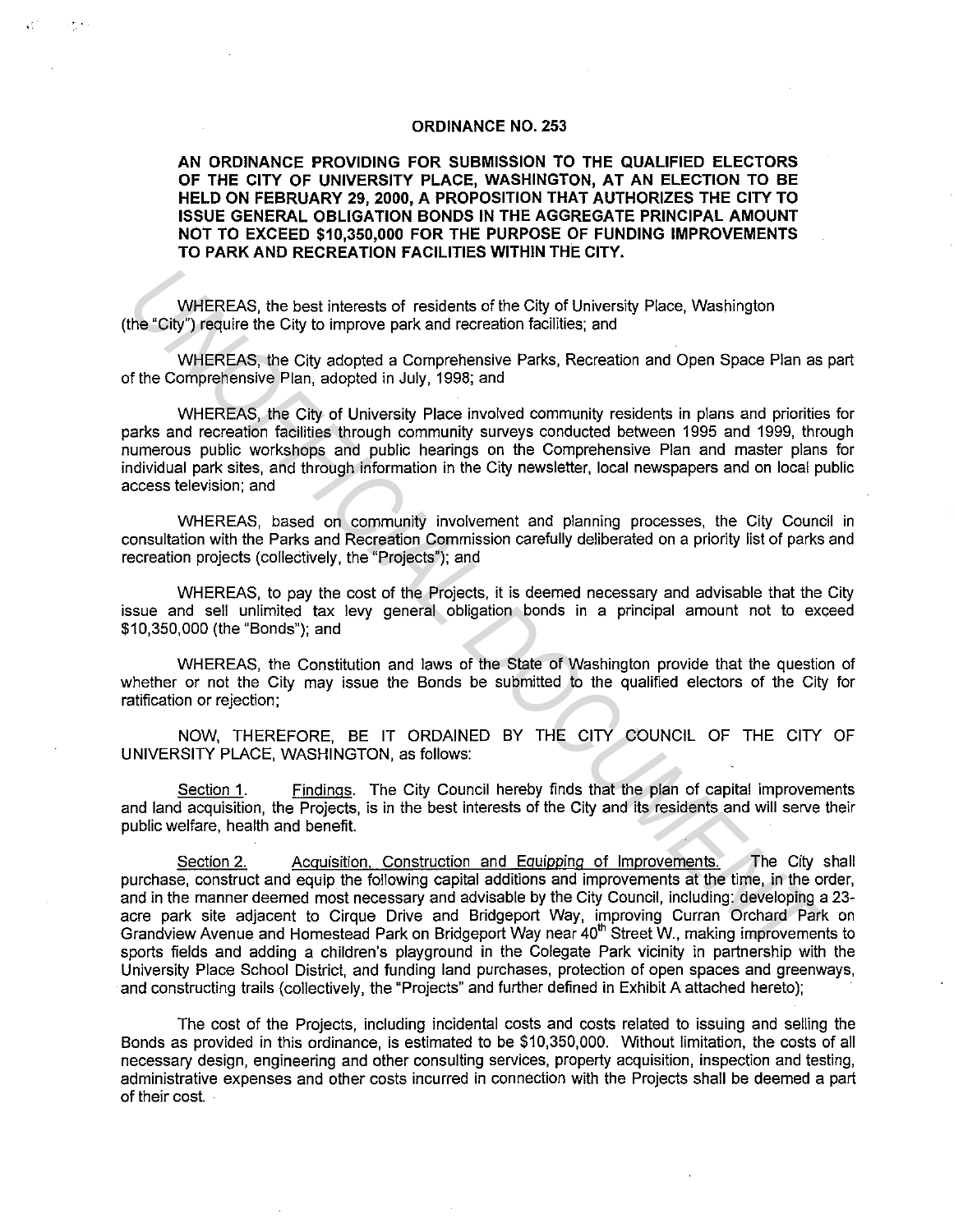The City Council shall determine the exact specifications for the Projects. If the City Council, by resolution, shall determine that it has become impractical to acquire, construct or equip any portion of the Projects by reason of changed conditions, or costs substantially in excess of the amount of bond proceeds or tax levies estimated to be available, the City shall not be required to acquire, construct or equip such portions. If all of the Projects have been constructed or acquired or duly provided for, or found to be impractical, the City may apply the bond proceeds or any portion thereof to finance other park and recreation purposes or for the early redemption of the Bonds as the Council, by resolution and in its discretion, shall determine.

Section 3. Authorization of Bonds. To provide funds necessary to pay the costs of the Projects, together with incidental costs and costs related to the sale and issuance of the Bonds, the City shall issue and sell its general obligation bonds in an aggregate principal amount not to exceed \$10,350,000. The Bonds shall be issued in an amount not exceeding the amount approved by the electors of the City and not exceeding the amount permitted by the constitution and laws of the State of Washington. The balance, if any, of the cost of the Projects shall be paid out of any other legally available funds. The Bond proceeds shall not be used for replacement of equipment or for other than a capital purpose.

The Bonds shall be issued in such amounts and at such time or times as found necessary and advisable by the City Council and as permitted by law. The Bonds may be issued in one or more series and shall bear interest payable at a rate or rates authorized by the City Council. The Bonds shall mature in such amounts and at such times within a maximum term of 20 years from date of issue, all as authorized by the City Council and as provided by law. The Bonds shall be general obligations of the City and, unless paid from other sources, both principal of and interest on the Bonds shall be payable out of annual tax levies to be made upon all the taxable property within the City without limitation as to rate or amount and in excess of any constitutional or statutory tax limitation. The exact date, form, terms, options of redemption, maturities, covenants and manner of sale of the Bonds shall be as hereafter fixed by ordinance or ordinances of the City Council. After voter approval of the Bond proposition and in anticipation of the issuance of such Bonds, the City may issue short-term obligations as authorized by Chapter 39.50 RCW. **Exciten.3.** Authorization of Bonds. To provide funds necessary to pay the costs of chief since with incidental costs related to the Since and chief since and chief since and chief since the Bonds that issue and cell its g

Section 4. Bond Election. It is hereby found and declared that an emergency exists requiring submission to qualified electors of the City a proposition which authorizes the City to issue Bonds for the purposes of acquiring, constructing and equipping the Projects, at an election to be held on February 29, 2000. The Pierce County Auditor as ex officio supervisor of elections is hereby requested to find the existence of such emergency and to assume jurisdiction of and to call and conduct said election within the City and to submit to the qualified electors of the City the proposition hereinafter set forth.

The City Clerk is hereby authorized and directed, not less than 45 days prior to such election date, to certify the proposition to the Pierce County Auditor in substantially the following form:

## CITY OF UNIVERSITY PLACE, WASHINGTON PROPOSITION NO. 1 GENERAL OBLIGATION BONDS - \$10,350,000

To develop and improve park lands at Cirque/Bridgeport Park, Homestead Park, Curran Orchard Park, and Colegate Park to provide playfields, playground equipment, and walking trails, and to acquire land for open space and parks, shall the City of University Place issue general obligation bonds in the principal amount of \$10,350,000, maturing within 20 years, and payable out of annual property tax levies in excess of regular property tax levies, as provided in Ordinance 253.

PARKS BONDS YES...

**PARKS BONDS NO....** 

-2-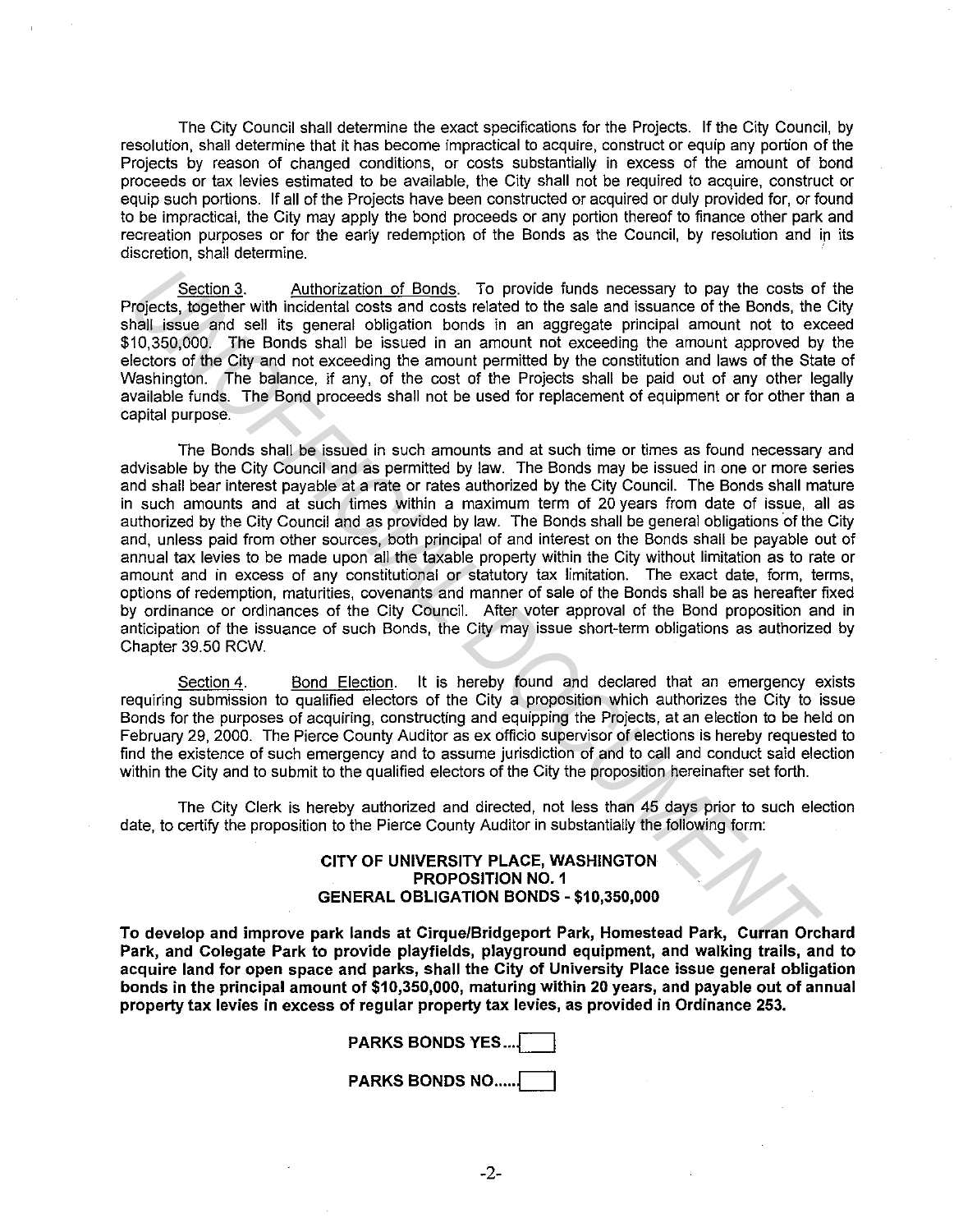The City Clerk is hereby authorized and directed to deliver a certified copy of this ordinance to the Pierce County Auditor.

Section 5. Severability. If any one or more of the provisions of this ordinance shall for any reason be held to be invalid, such invalidity shall not affect or invalidate any other provision of this ordinance or the Bonds. This ordinance and the Bonds shall be construed and enforced as if such invalid provision had not been contained in this ordinance. Any provision which may be held, by reason of its extent, to be invalid shall be deemed to be in effect to the extent permitted by law.

Section 6. Publication and Effective Date. A summary of this ordinance consisting of its title shall be published in the official newspaper of the city. This ordinance shall be effective five days after its passage and publication as provided by law. **University of this column of the official and Effective Date**. A summary of this ordinance consisting of the cases are the distance of the column of the official newspaper of the city. This ordinance shall be effective fi

**PASSED BY THE CITY COUNCIL ON NOVEMBER 1, 1999.** 

Debbie Klosowoli

**ATTEST:** 

**Susan Matthew, City Clerk** 

**OVED AS TO FORM:** 

PUBLICATION DATE: 11/5/99 EFFECTIVE DATE: 11/10/99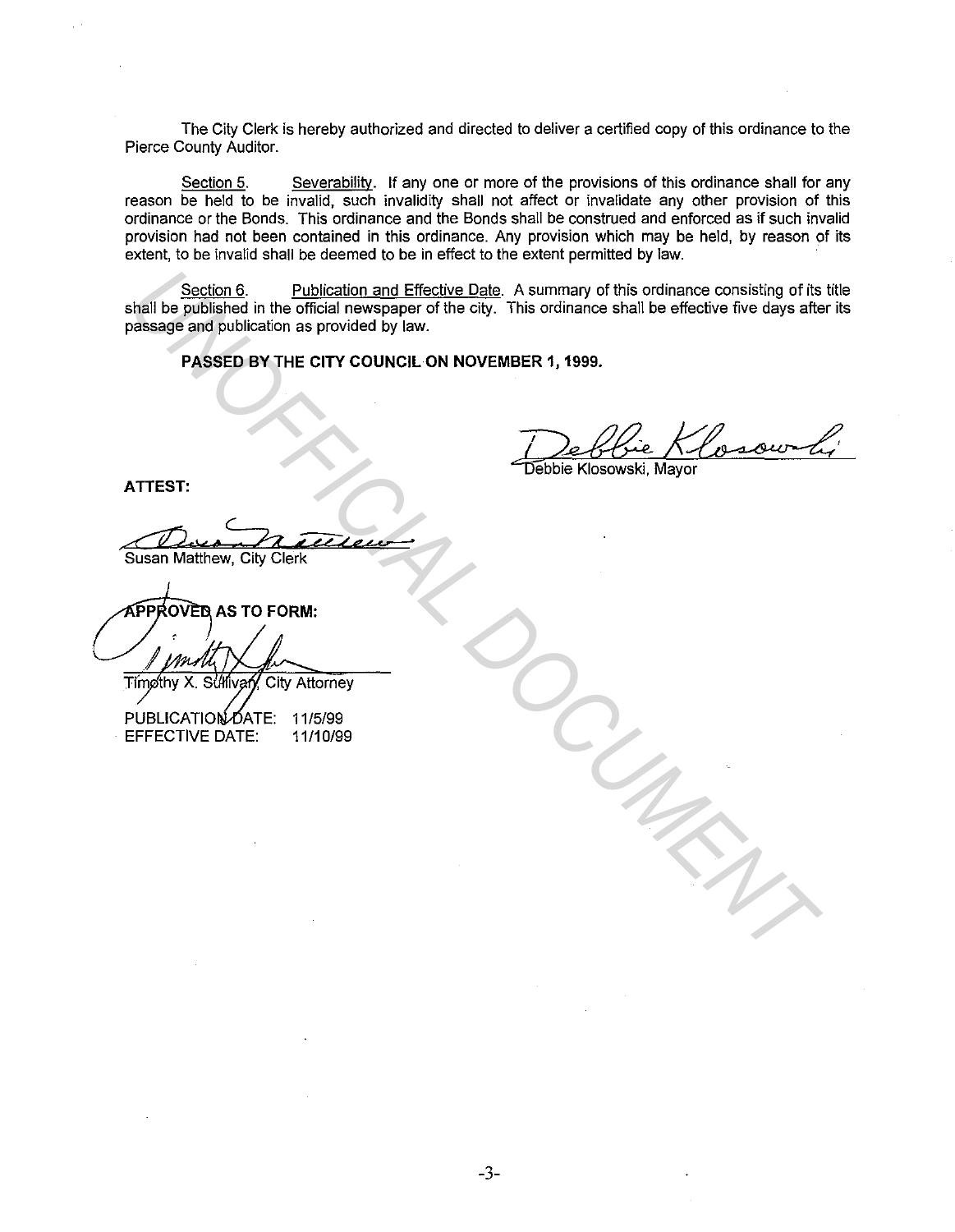## **CERTIFICATE**

I, the undersigned, City Clerk of the City of University Place, Washington (the "City"), and keeper of the records of the City Council (the "Council"), DO HEREBY CERTIFY:

1. That the attached ordinance is a true and correct copy of Ordinance No. 253 of the City (the "Ordinance"), duly passed at a regular meeting of the Council held on the 1st day of November, 1999.

2. That said meeting was duly convened and held in all respects in accordance with law, and to the extent required by law, due and proper notice of such meeting was given; that a legal quorum was present throughout the meeting and a legally sufficient number of members of the Council voted in the proper manner for the passage of said Ordinance; that all other requirements and proceedings incident to the proper passage of said Ordinance have been duly fulfilled, carried out and otherwise observed; and that I am authorized to execute this certificate. The "Ordinance"), duly passed at a regular meeting of the Council held on the 1st day of Novem<br>
1999.<br>
2. That said meeting was duly convened and held in all respects in accordance with<br>
and to the extent required by law,

IN WITNESS WHEREOF, I have hereunto set my hand and affixed the official seal of the City this 1st day of November, 1999.

|  | <b>City Clerk</b> |  |
|--|-------------------|--|
|  |                   |  |
|  |                   |  |
|  |                   |  |